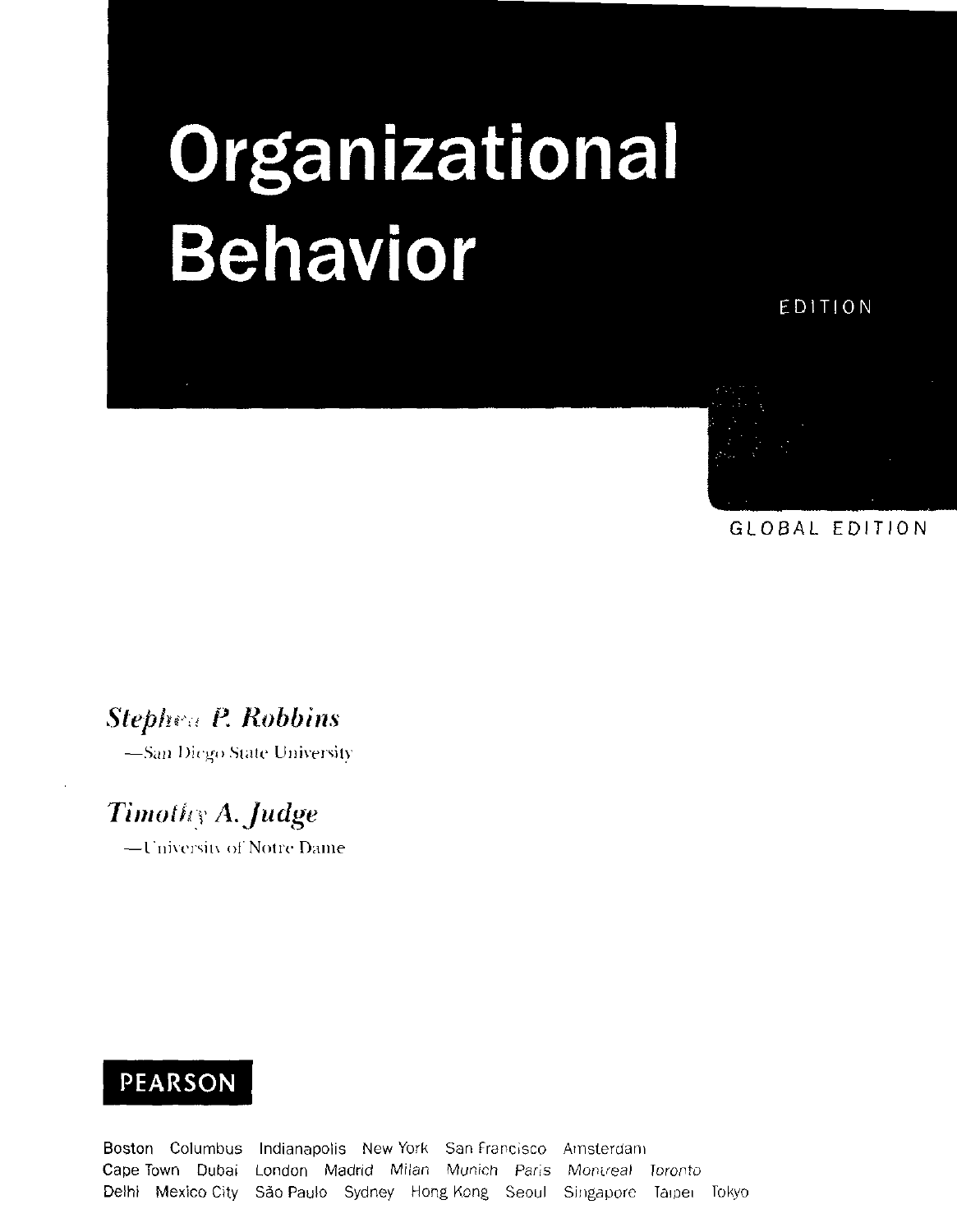

Preface *21* 

Introduction

# 1 *What Is Organizational Behavior?* <sup>40</sup>

#### The Importance of interpersonal Skills 43

#### Management and Organizational Behavior 44

Management Roles 45 · Management Skills 46 · Effective versus Successful Managerial Activities 47

#### Complementing Intuition with Systematic Study 49

Big Data 49

Myth or Science? Management by Walking Around Is the Most Effective Management 50

#### Oisciplines That Contribute to the OB Field 53

Psychology 53 • Social Psychology 54 • Sociology 54 • Anthropology 54

#### There Are Few Absolutes in OB 54

#### Challenges and Opportunities for OB 55

Economic Pressures 56 • Continuing Globalization 56 • Workforce Demographics 57



 $\mathbf{Q}$  O<sub>i</sub> $\mathbf{Q}$  Personal Inventory Assessments Multicultural Awareness Scale 58

Workforce Diversity 59 • Customer Service 59 • People Skills 59 • Networked Organizations 60 • Social Media 60 • Employee Well-Being at Work 60 • Positive Work Environment 61 • Ethical Behavior 62

An Ethical Choice Vacation Deficit Disorder 63 Coming Attractions: Developing an OB Model 64

An Overview 64 *•* Jnputs 64 • Processes 65 • Outcomes 65

Career OBjectives What do I say about my termination? 67 Summary 70

tmplications for Managers 70 Point/Counterpoint The Battie of the Texts 71

Questions for Review 72 Experiential Exercise Managing the OB Way 72 Ethical Dilemma There's a Drone in Your Soup 73 Case Incident 1 Apple Goes Global 73 Gase Incident 2 Big Data for Dummies 74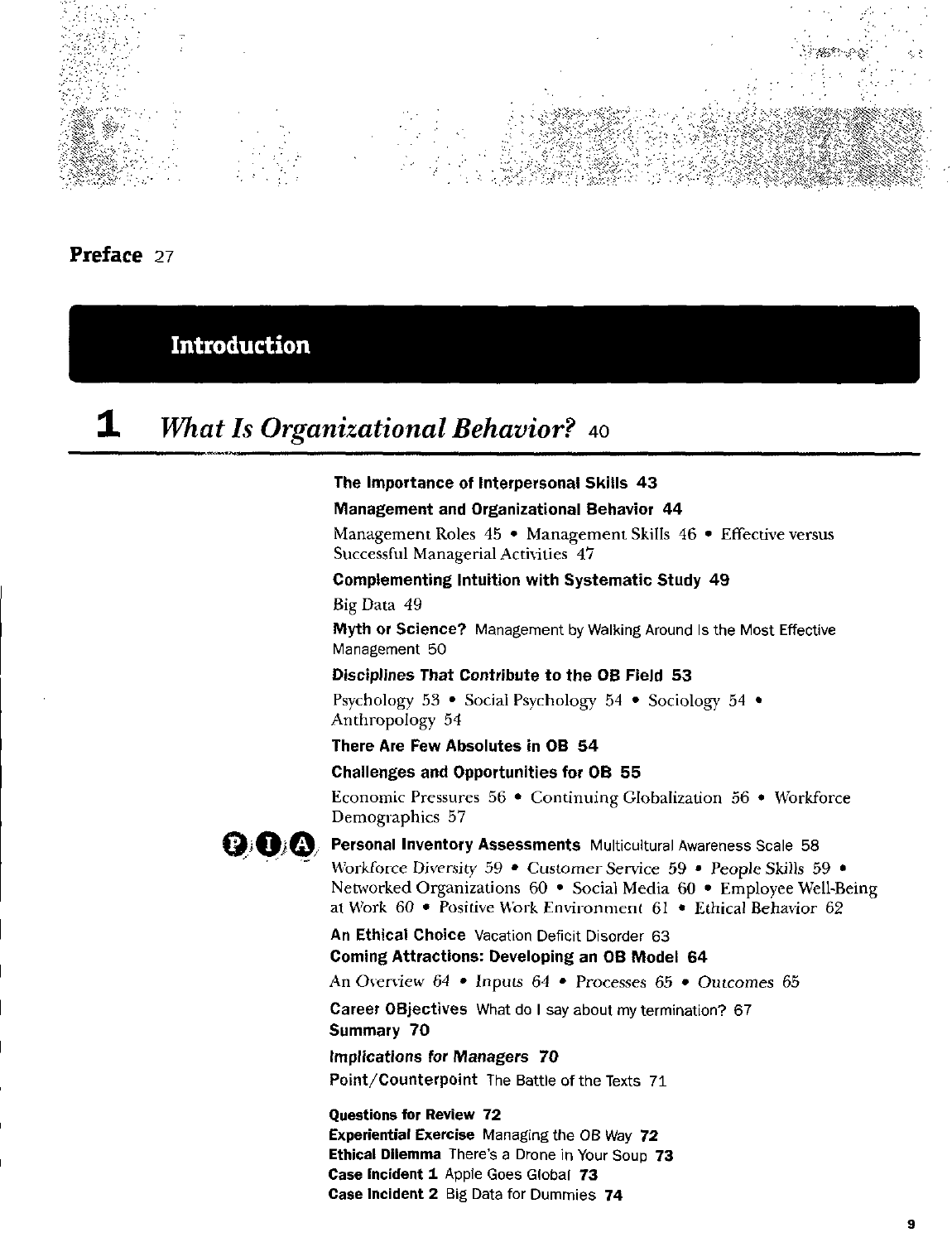### The Individual

# 2 *Diversity in Organizations* <sup>78</sup>

#### Diversity 81

Demographic Characteristics 81 • Levels of Diversity 82 An Ethical Choice Affirmative Action for Unemployed Veterans 83 Discrimination 83 Stereotype Threat 84 Personal Inventory Assessments Intercultural Sensitivity Scale 85 Discrimination in the Workplace 85 Biographical Characteristics 86 Age 86 Myth or Science? Bald Is Better 87 Sex 88 • Race and Ethnicity 89 • Disabilities 90 • Hidden Disabilities 91 Other Differentiating Characteristics 92 Tenure 92 • Religion 92 • Sexual Orientation and Gender Identity 93 Career OBjectives Is it okay to be gay at work? 94 Cultural Identity 95 Ability 95 Intellectual Abilities 96 • Physical Abilities 97 Implementing Diversity Management Strategies 98 Attracting, Selecting, Developing, and Retaining Diverse Employees 98 • Diversity in Groups 99 • Effeetive Diversity Programs 100 Summary 101 Impiications for Managers 101 Point/Counterpoint Affirmative Action Programs Have Outlived Their Usefulness 102 Questions for Review 103 Experiential Exercise Differences 103 Ethical Dilemma The 30% Club in Hong Kong Aims to Uphold Board Diversity 103

Case Incident 1 Walking the Walk 104 Gase Incident 2 The Encore Career 105

# 3 *Attitudes andJob Satisfaction* <sup>110</sup>

Attitudes 113

Attitudes and Behavior 114

**An Exercal Choice Office Talk 115** 

Job Attitudes 116

Job Satisfaction and Job Involvement 116 • Organizational Commitment 116 • Perceived Organizational Support 116 • Employee Engagement 117 • Are These Job Attitudes Really All That Distinct? 118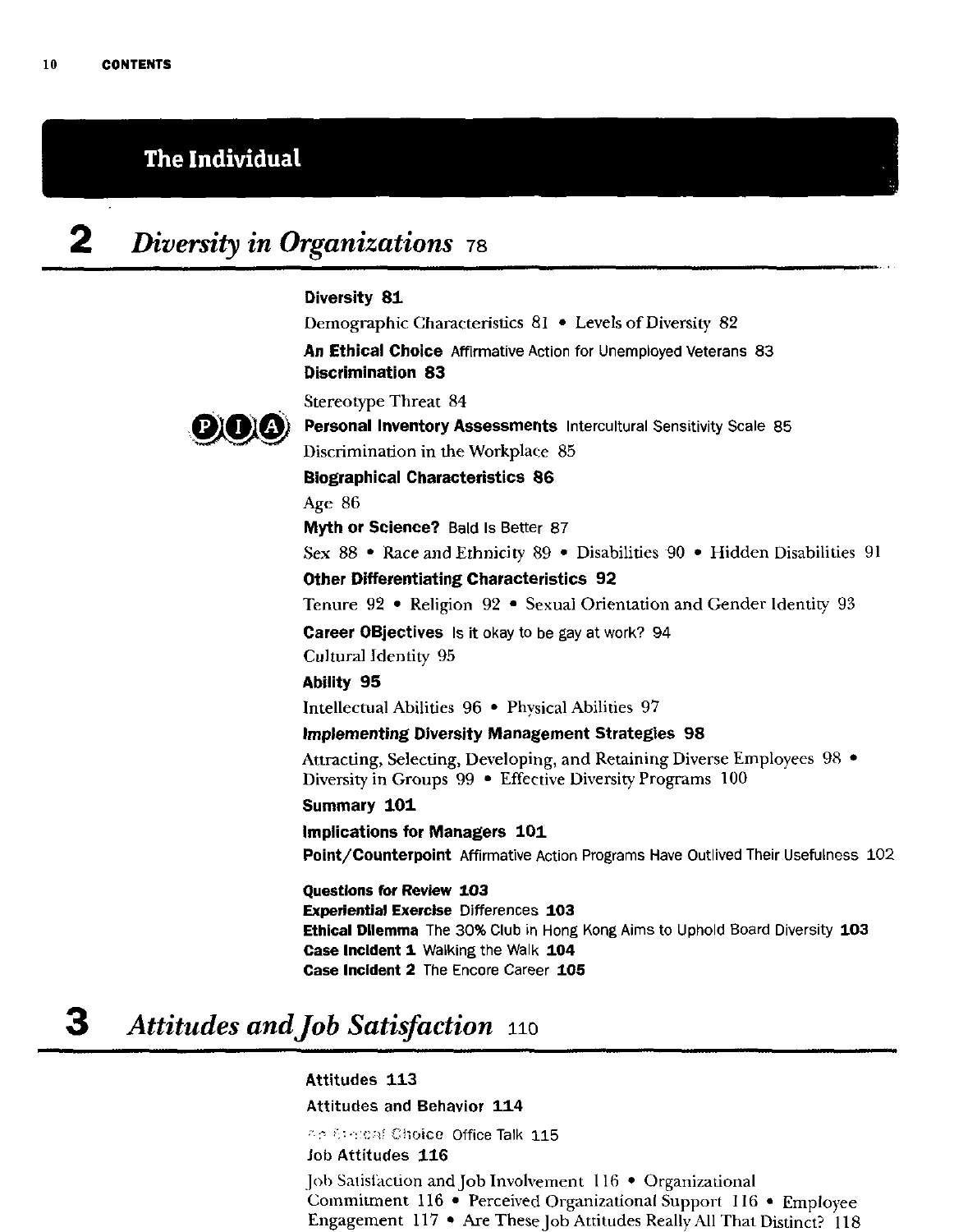#### Job Satisfaction 118

Measuring Job Satisfaction 118 • How Satisfied Are People in Their Jobs? 119

What Causes Job Satisfaction? 121

Job Conditions 121 • Personality 122



Personal Inventory Assessments Core Self Evaluation (CSE) Scale 122 Pay 122 • Corporate Social Responsibilitv (CSR) 123

#### Outcomes of Job Satisfaction 124

Job Performance 124 • Organizational Citi/enship Behavior (OCB) 124 • Customer Satisfaction 123 • Life Satisfaction 125

**Career OBjectives** How can I make my job better? 126 The Impact of Job Dissatisfaction 126

Counterproductive Work Behavior (CWB) 127

Myth or Science? Happy Workers Means Happy Profits 129 Managers Ölten "Don't Get Ii" 129

#### Summary 130

Impllcations for Managers 130

Point/Counterpoint Employer-Employee loyalty Is an Outdated Concept 131

Questions for Review 132

Experiential Exercise What Satisfies You about Your Dream Job? 132 Ethical Dilemma Because It's Worth It? 132 Case Incident 1 The Pursuit of Happiness: Flexibility 133 Case Incident 2 Job Crafting 134

### 4 *Emotions and Moods* <sup>138</sup>

#### What Are Emotions and Moods? 141

The Basic Kinotions 141

Myth or Science? Smile. and the Work World Smiles with You 142

Moral Kinotions 142 • The Basic Moods: Positive and Negative Affect  $143 \div$  Experiencing Moods and Emotions  $144 \div$  The Function of Emotions 145

#### Sources of Emotions and Moods 146

Personality 146 • Time of Dav 147 • Da\ of the Weck 147 • Weather 147 • Stress 150 • Social Acti\ities 150 • Sleep 150 • Kxercise 150 • Age 150 • Sex 151

Emotional Labor 151

Affective Events Theory 153

Emotional Intelligence 153



An Ethical Choice Should Managers Use Emotional Intelligence (El) Tests? 155 Personal Inventory Assessments Emotional Intelligence Assessment 155 Emotion Regulation 156

F.motion Regulation Indnences and Outcomes 156 • Kmotion Regulation Techniques 156 • Ethics of Emotion Regulation 158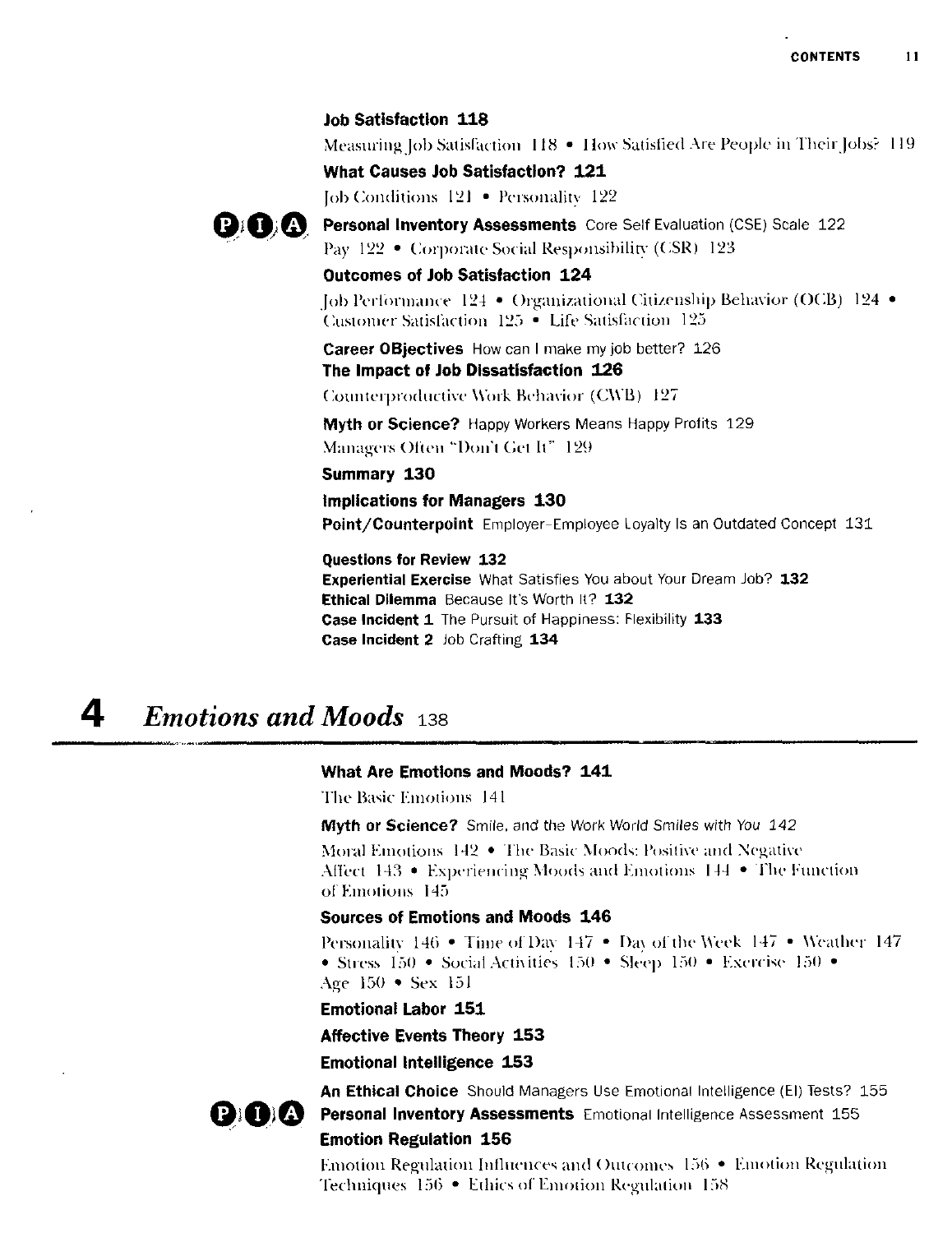#### OB Applications of Emotione and Moods 159

Selection 159 • Decision Making 159 • Creativity 160 • Motivation 160 • Leadership 160 • Negotiation 161 • Customer Service 161 • Job Attitudes 161

Career OBjectives How do I turn down the volume on my screaming boss? 162 Deviant Workplace Behaviors 162 • Safety and Injurv at Work 163

#### Summary 163

### Impiications for Managers 163

Point/Counterpoint Sometimes Yelling Is for Everyone's Good 164

Questions for Review 165 Experiential Exercise The Happiness Test 165 Ethical Dilemma Data Mining Emotions 165 Case Incident 1 Crybabies 166 Case Incident 2 Tall Poppy Syndrome 167

# 5 *Personality and Values* <sup>172</sup>

#### Personality 175

What Is Personality? 175

000

Career OBjectives How do I ace the personality test? 176 Personal Inventory Assessments Personality Style Indicator 177

#### Personality Frameworks 177

The Myers-Briggs Type Indicator 178 • The Big Five Personality Model 178 • The Dark Triad 182

#### Other Personality Attributes Relevant to OB 184

Core Self-Evaluations (CSEs) 184 • Self-Monitoring 185

Myth or Science? We Can Accurately Judge Individuais' Personalities a Few Seconds after Meeting Them 186

Proactive Personality 186

#### Personality and Situations 187

Situation Strength Theory 187 • Trait Activation Theory 188

#### Values 189

The Importance and Organization of Values 189 • Terminal versus Instrumental Values 190 • Generational Values 190

An Ethical Choice Do You Have a Cheating Personality? 191 Linking an Individual's Personality and Values to the Workplace 191

Person-Job Fit 192 • Person-Organization Fit 192 • Other Dimensions of Fit 193

Cuitural Values 194

Hofstede \ Framework 194 • The GLOBE Framework 196 • Comparison of Hofstede's Framework and the GLOBE Framework 197

#### Summary 197

#### Impiications for Managers 197

Point/Counterpoint Millenniais Are More Narcissistic Than Their Parents 198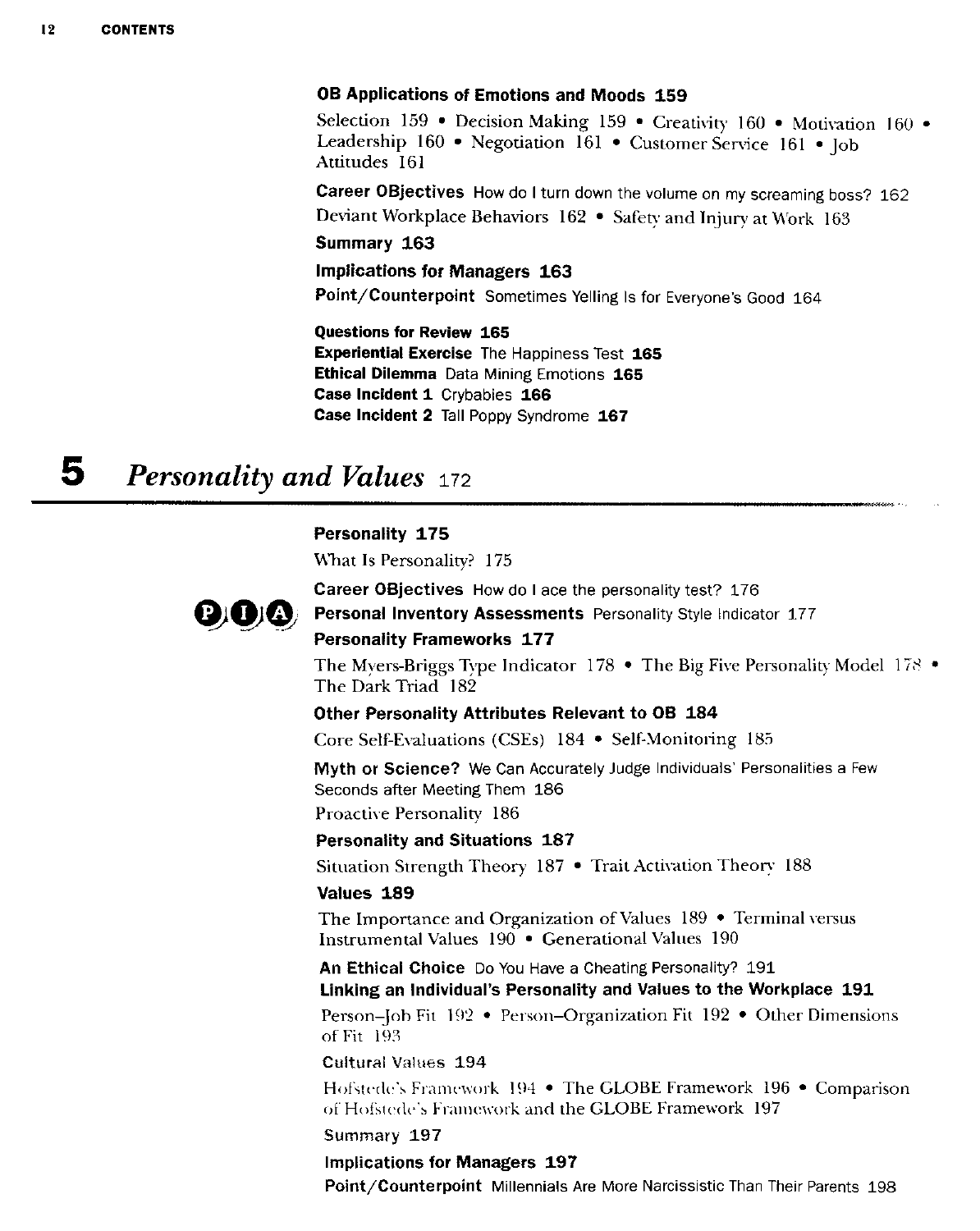Questions for Review 199 Experiential Exercise Your Best Seif 199 Ethical Dilemma Personal Values and Ethics in the Workplace 200 Case Incident 1 On the Costs of Being Nice 200 Case Incident 2 The Power of Quiet 201

#### 6 *Perception and Individual Decision Making* <sup>206</sup>

#### What Is Perception? 209

Factors That Influence Perception 209

Person Perception: Making Judgments About Others 210

Attribution Theory 211

Career OBjectives So what if I'm a few minutes late to work? 213 Common Shortcuts in Judging Others  $213$  • Specific Applications of Shortcuts in Organizations 215

Myth or Science? All Stereotypes Are Negative 216 The Link Between Perception and individual Decision Making 216

#### Decision Making in Organizations 217

The Rational Model, Bounded Rationality, and Intuition 217 • Common Biases and Errors in Decision Making 219

Influences on Decision Making: individual Differences and Organizational Constraints 223

Individual Differences 223 • Organizational Constraints 225

What About Ethics in Decision Making? 226

Three Ethical Decision Criteria 226 • Lying 228

An Ethical Choice Choosing to Lie 229 Creativity, Creative Decision Making, and Innovation in Organizations 229 Creative Behavior 229 • Causes of Creative Behavior 231



Creative Outcomes (Innovation) 233 Summary 234

### Implications for Managers 234

Point/Counterpoint Stereotypes Are Dying 235

#### Questions for Review 236

Experiential Exercise Good Liars and Bad Liars 236 Ethical Dilemma Max's Burger: The Dollar Value of Ethics 236 Case incident 1 Too Much of a Good Thing 237 Gase Incident 2 The Youngest Billionaire 238

### *7 Motivation Concepts* <sup>244</sup>

#### Motivation and Early Theories 247

#### Early Theories of Motivation 248

Hierarchy of Needs Theory 248 • Two-Factor Theory 249 • McClelland's Theory of Needs 250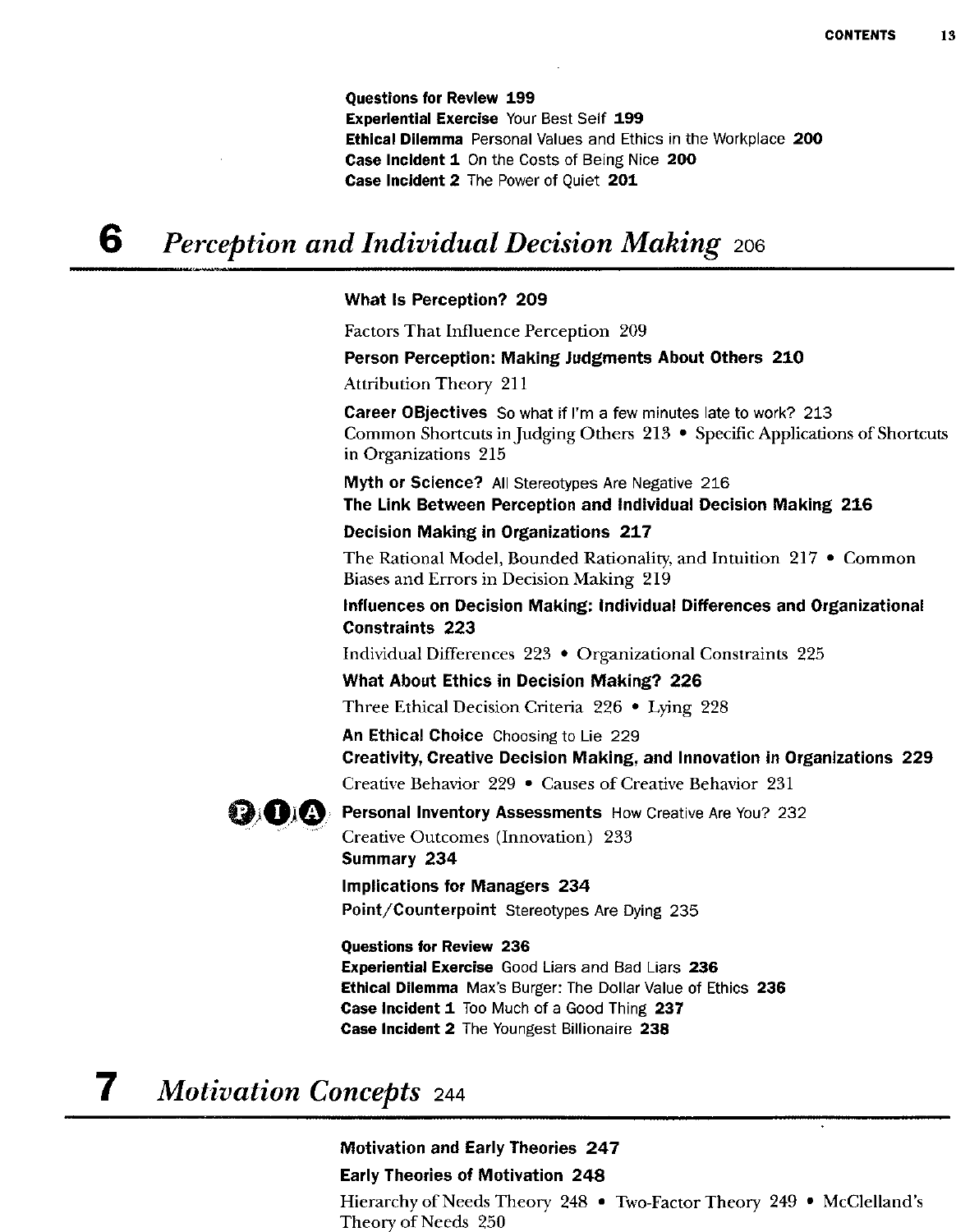Career OBjectives Why won't he take my advice? 252 Contemporary Theories of Motivation 252 Self-Determination Theory 253 Myth or Science? Helping Others and Being a Good Citizen Is Good for Your Career 254 Goal-Setting Theory 254 Other Contemporary Theories of Motivation 257 Self-Efficacy Theory 258 • Reinforcement Theory 259 An Ethical Choice Motivated by Big Brother 260 Equity Theory/Organizational Justice 262 • Expectancy Theory 267 Personal Inventory Assessments Work Motivation Indicator 268 Job Engagement 269 integrating Contemporary Theories of Motivation 269 Summary 271 impiications for Managers 271 Point/Counterpoint Goals Get You to Where You Want to Be 272 Questions for Review 273 Experientiai Exercise Organizational Justice Task 273 Ethical Dilemma The New GPA 273

Case Incident 1 The Demotivation of CEO Pay 274 Case Incident 2 The Sieepiness Epidemic 275

# **8** *Motivation: From Concepts to Applications* 280

#### Motivating by Job Design: The Job Characteristics Model 283

The Job Characteristics Model 283 Job Redesign 285 Job Rotation 285 Myth or Science? Money Can't Buy Happiness 286 Relational job Design 286  $\mathbf{Q}(\mathbf{G})$  Personal Inventory Assessments Diagnosing the Need for Team Building 288 Alternative Work Arrangements 288 Flexüme 288 • Job Sharing 290 • Telecommuting 291 Career OBjectives How can I get flextime? 292 Employee Invoivement and Participation 294 Examples of Employee Involvement Programs 294 Using Rewards to Motivate Employees 296 What to Pav: Establishing a Pay Structure 296 • How to Pay: Rewarding Individual Employees through Variable-Pay Programs 297  $\times$  Choice Sweatshops and Worker Safety 301 Using Benefits to Motivate Employees 302 Flexible Benefits: Developing a Benefits Package 302



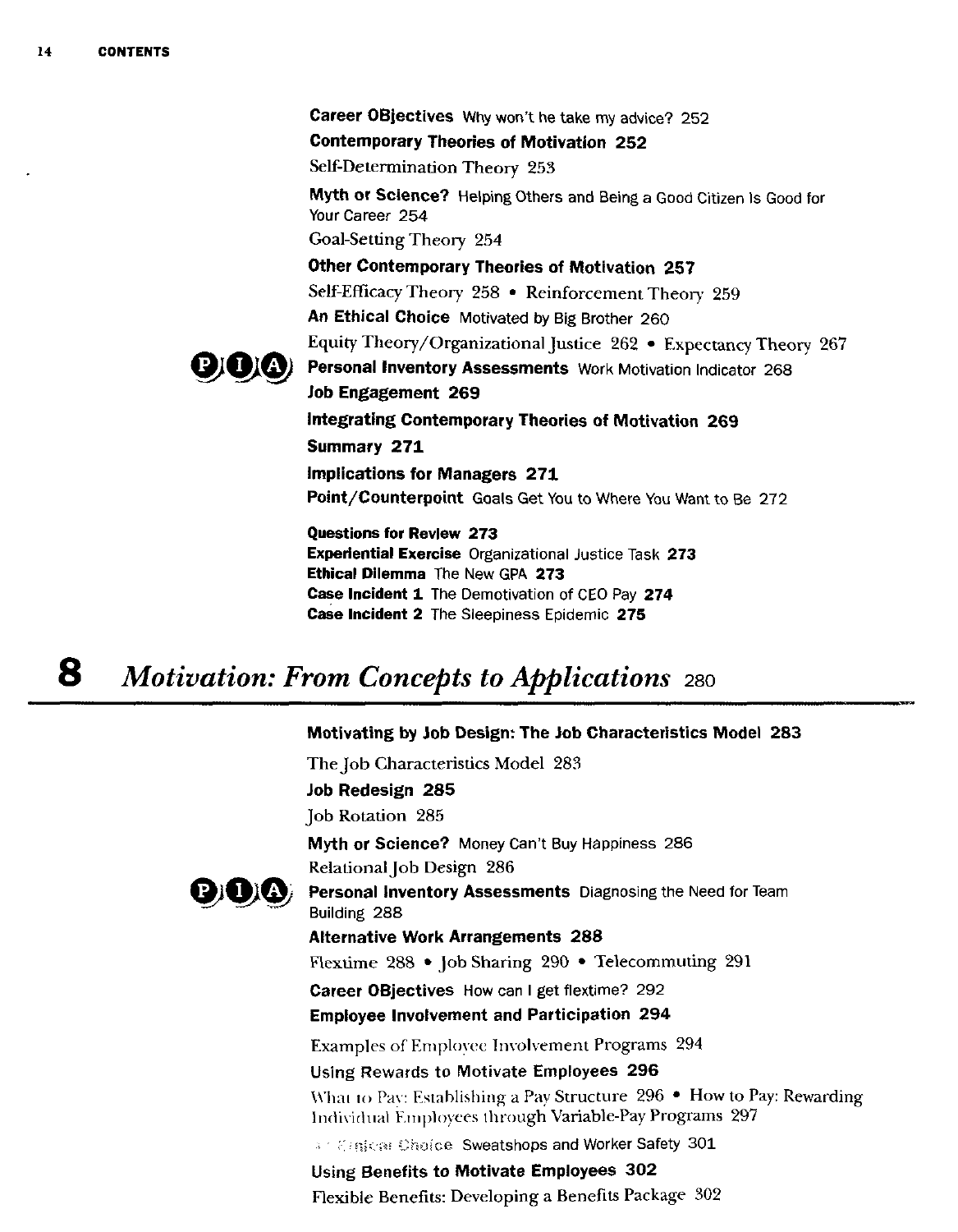#### Using Intrinsic Rewards to Motivate Employees 303

Employee Recognition Programs 303

Summary 304

Implications for Managers 304 Point/Counterpoint "Face-Time" Matters 305

Questions for Review 306 Experiential Exercise Occupations and the Job Characteristics Model 306 Ethical Dilemma Inmates for Hire 306 Case Incident 1 Motivation for Leisure 307 Case Incident 2 Pay Raises Every Day 307

### The Group

### 9 *Foundations of Group Behavior* <sup>312</sup>

#### Defining and Classifying Groups 315

Social Identity 315 • Ingroups and Outgroups 317 • Social Identity Threat 317

#### Stages of Group Development 317

#### Group Property 1: Roles 318

Role Perception 319 • Rofe Expectations 319 • Role Conflict *320 •* Role Play and Assimilation 320

Myth or Science? Gossip and Exclusion Are Toxic for Groups 321 Group Property 2: Norme 322

Norms and Emotions 322 • Norms and Conformity 322

An Ethical Choice Using Peer Pressure as an Influence Tactic 323 Norms and Behavior 324 • Positive Norms and Group Outcomes 325 • Negative Norms and Group Outcomes 325 • Norms and Culture 327

Group Property 3: Status, and Group Property 4: Size and Dynamics 327 Group Property 3: Status 327 • Group Property 4: Size and Dynamics 329 Group Property 5: Cohesiveness, and Group Property 6: Diversity 331

Group Property 5: Cohesiveness 331 • Group Property 6: Diversity 331



**QiOi**  $\bullet$  **Personal Inventory Assessments** Communicating Supportively 332 Group Decision Making 333

Groups versus the Individual 333 • Groupthink and Groupshift 334

Career OBjectives Can I fudge the numbers and not take the blame? 335 Group Decision-Making Techniques 336

#### Summary 337

#### Implications for Managers 338

Point/Counterpoint People Are More Creative When They Work Alone 339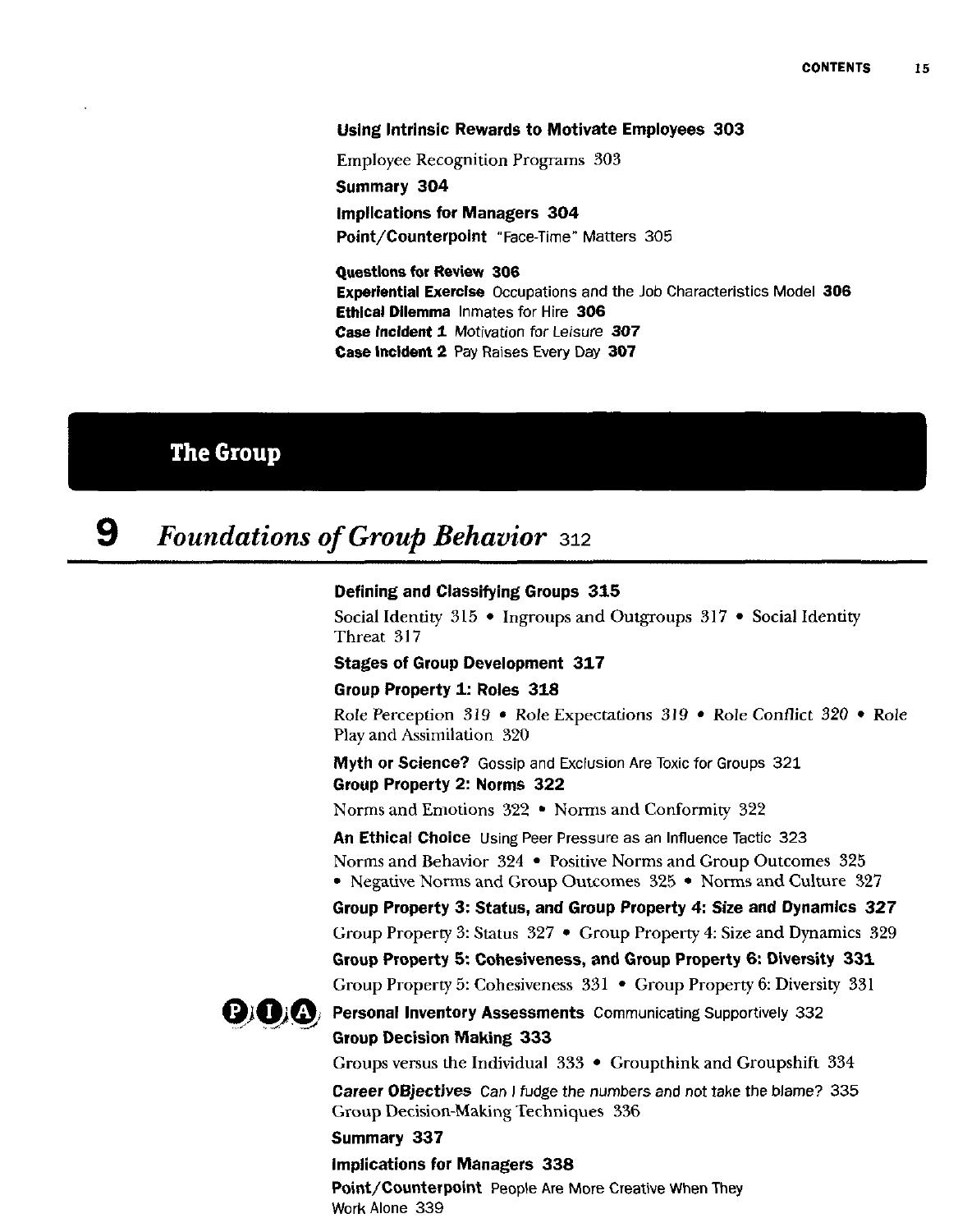Questions for Review 340 **Experiential Exercise** Surviving the Wild: Join a Group or Go It Alone? 340 Ethical Dilemma It's Obvious, They're Chinese. 341 Case Incident 1 The Calamities of Consensus 342 Case Incident 2 Intragroup Trust and Survival 343

### 10 *Understanding Work Teams* <sup>348</sup>

#### Why Have Teams Become So Populär? 351

#### Differences Between Croups and Teams 351

#### Types of Teams 352

Problem-Solving Teams 353 • Self-Managed Work Teams 353 • Cross-Functional Teams 354 • Virtual Teams 355 • Multiteam Systems 355

An Ethical Choice The Size of Your Meeting's Carbon Footprint 356 Creating Effective Teams 357

Team Context: What Factors Determine Whether Teams Are Successful? 358 • Team Composition 359

Myth or Science? Team Members Who Are "Hot" Should Make the Play 360 Career OBjectives Is it wrong that I'd rather have guys on my team? 363 Team Processes 364



#### Personal Inventory Assessments Team Development Behaviors 368 Turning Individuais into Team Players 368

Selecting: Hiring Team Players 368 • Training: Creating Team Players 368 • Rewarding: Providing Incentives to Be a Good Team Player 368

Beware! Teams Aren't Always the Answer 369

#### Summary 370

Impiications for Managers 370 Point/Counterpoint To Get the Most Out of Teams, Empower Them 371

Questions for Review 372

Experiential Exercise Composing the "Perfect" Team 372 Ethical Dilemma The Sum of the Team Is Less Than Its Members 372 Case Incident 1 Tongue-Tied in Teams 374 Case Incident 2 Smart Teams and Dumb Teams 374

### H *Communication* <sup>380</sup>

#### Functions of Communication 383

#### Direction of Communication 385

Down ward Communication 385 • Upward Communication 385 • Lateral Communication 386 • Formal Small-Group Networks 386 • The Grapevine 387

#### Modes of Communication 388

Oral Communication 388

Carcer OBjectives Isn't this disability too much to accommodate? 391 Written Communication 392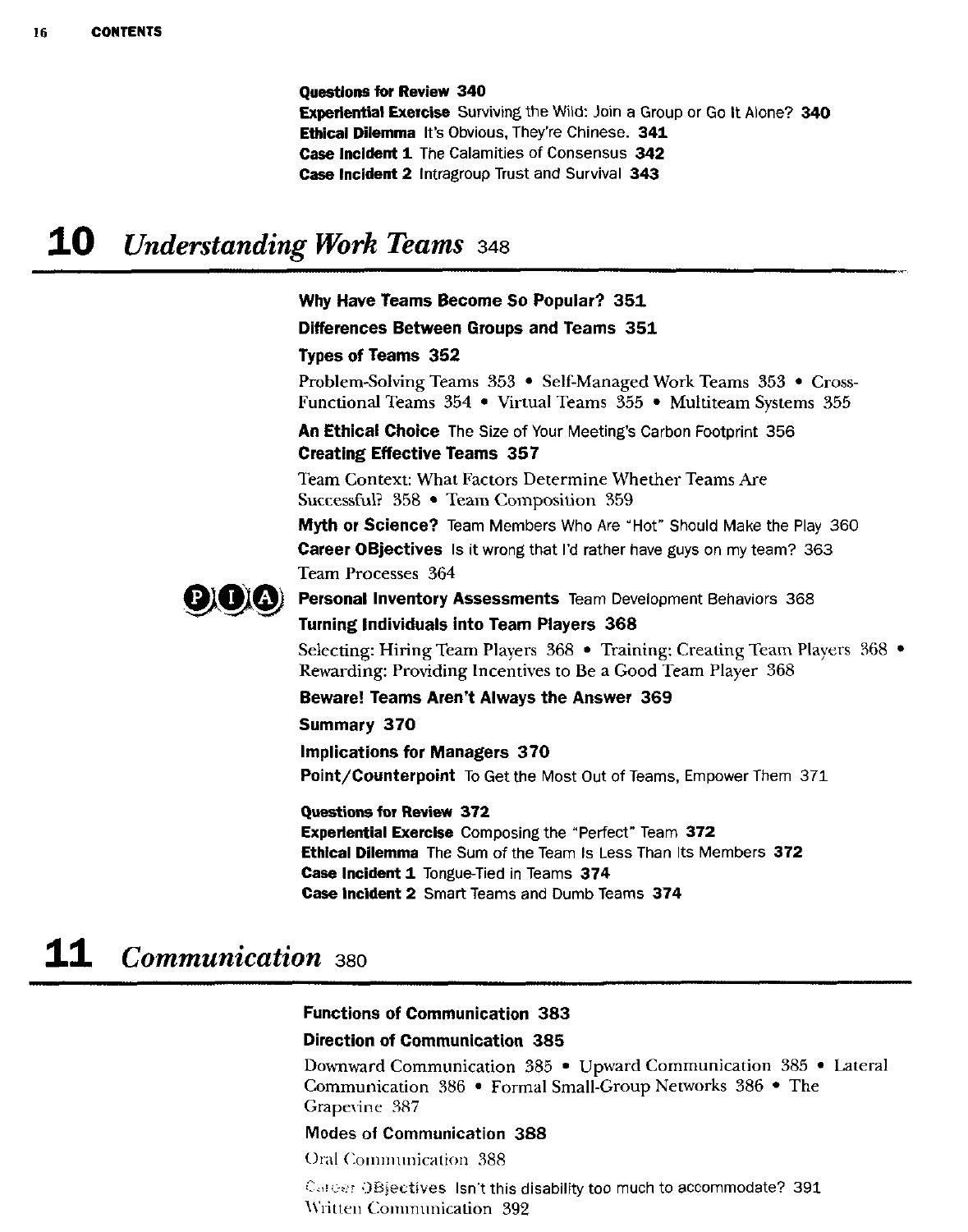Myth or Science? Today. Writing Skills Are More Important Than Speaking Skills 395

Nonverbal Conmiunication 390



#### Choice of Communication Channel 397

Channel Richness 397 • Choosing Communication Meihods 398 • Information Securitv 400

An Ethical Choice Using Employees in Organizational Social Media Strategy 401 Persuasive Communication 401

Automatic and Conirolled Processing 402

#### Barriers to Effective Communication 403

Filtering 403 • Selectivc Perception 403 • Information Overload 404 • Emotions 404 • Eanguage 404 • Silence 405 • Communication Apprehension  $405 \div$  Lying  $406$ 

#### Cultural Factors 406

Cultmal Barriers 406 • Cultural Context 407 • A Cultural Guide 408

#### Summary 409

#### Implications for Managers 409

Point/Counterpoint We Should Use Employees' Social Media Presence 410

#### Questions for Review 411

Experiential Exercise An Absence of Nonverbal Communication 411 Ethical Dilemma BYOD 412 Case Incident 1 Organizational Leveraging of Social Media 413 Case Incident 2 An Underwater Meeting 413

# **12** *Leadership* 418

#### Trait Theories 421

Career OBjectives How can I get my boss to be a better leader? 423 Behaviorai Theories 423

Summary of Trait Theories and Behaviorai Theories 424

#### Contingency Theories 425

The Fiedler Model 425 • Situational Eeadership Theory 420 • Path-Goal Theory 427 • Leader-Participation Model 427

#### Contemporary Theories of Leadership 428

Eeader-Member Exchange (EMX) Thenn 42% • Charismatic l eadership 429 • Transactional and Transformational Eeadership 432



Myth or Science? Top Leaders Feel the Most Stress 434

**DIO** Personal Inventory Assessments Ethical Leadership Assessment 437 Responsible Leadership 437

Authentic Eeadership 437 • Ethical Eeadership 438

An Ethical Choice Holding Leaders Ethically Accountable 439 Servant Eeadership 440

#### Positive Leadership 440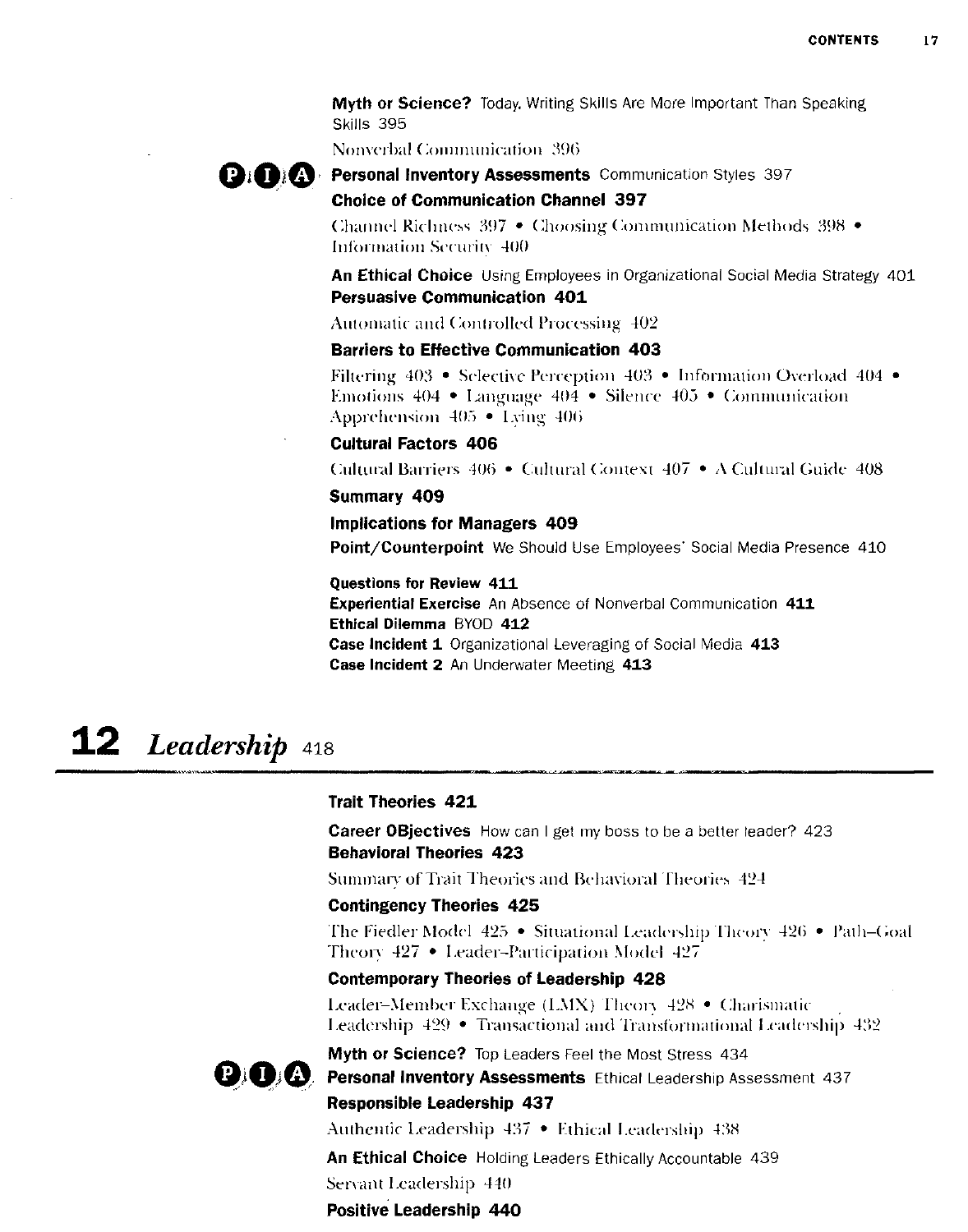Trust 440 • Mentoring 443

#### Chalienges to Our Understanding of Leadership 444

Leadership as an Attribution 444 • Substitutes for and Neutralizers of Leadership 445 • Online Leadership 446 • Selecting Leaders 446 • Training Leaders 447

#### Summary 448

#### impiications for Managers 448

Point/Counterpoint CEOs Start Early 449

#### Questions for Review 450

Experiential Exercise What Is Leadership? 450 Ethical Dilemma Smoking Success 450 Case Incident 1 My Holiday the Virgin Way 451 Case Incident 2 Leadership Traits 452

### 13 *Power and Politics* <sup>458</sup>

#### Power and Leadership 461

#### Bases of Power 462

Formal Power 462 • Personal Power 462 • Which Bases of Power Are Most Effective? 463

#### Dependence: The Key to Power 464

The General Dependence Postulate 464 • What Creates Dependence? 464 • Social Network Analysis: A Tool for Assessing Resources 465

#### Power Tactics 466

Using Power Tactics 467 • Cultural Preferences for Power Tactics 468 • Applying Power Tactics 468

#### How Power Affects People 468

Power Variables 469 • Sexual Harassment: Unequal Power in the Workplace 470

#### Politics: Power in Action 471

Definition of Organizational Politics 471 • The Reality of Politics 472

#### Causes and Consequences of Political Behavior 473

Factors Contributing to Political Behavior 473

Career OBjectives Should I become political? 475

Myth or Science? Powerful Leaders Keep Their (Fr)Enemies Close 477

How Do People Respond to Organizational Politics? 477 • Impression Management 478

An Ethical Choice How Much Should You Manage Interviewer Impressions? 481 The Ethics of Behaving Politically 482



Personal Inventory Assessments Gaining Power and Influence 483

MappingYour Political Career 483 Summary 484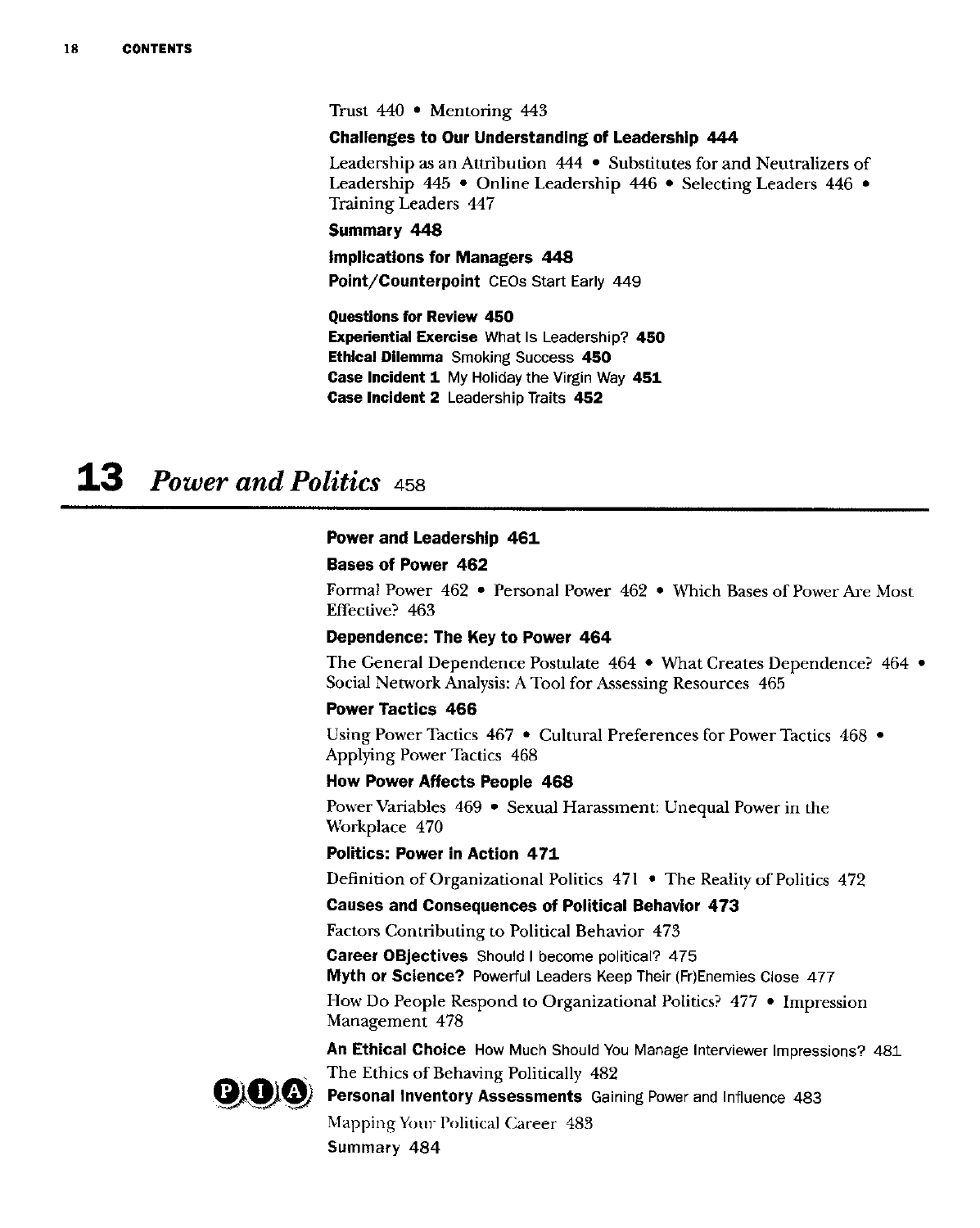#### implications for Managers 485

Point/Counterpoint Everyone Wants Power 486 Questions for Review 487 Experiential Exercise Comparing Influence Tactics 487 Ethical Dilemma How Much Should You Deferto Those in Power? 487 Case Incident 1 Reshaping the Dubai Model 488 Case Incident 2 Barry's Peer Becomes His Boss 489

### 1# *Conflict and Negotiation* <sup>494</sup>

#### A Definition of Conflict 497

Types of Conflict 497 • Loci of Conflict 499

#### The Conflict Process 500

Stage I: Potential Opposition or Incompatibility 500 • Stage II: Cognition and Personalization 502 • Stage III: Intentions 502 • Stage IV: Behavior 504 • Stage V: Outcomes 505

#### Negotiation 507

Bargaining Strategies 508

Myth or Science? Teams Negotiate Better Than Individuais in Collectivistic Cultures 511

The Negotiation Process 511

Individual Differences in Negotiation

### Effectiveness 513

Career OBjectives How can I get a better job? 514

An Ethical Choice Using Empathy to Negotiate More Ethically 515

### Negotiating in a Social Context 518

Third-Party Negotiations 519

#### Summary 520

Implications for Managers 520



Personal Inventory Assessments Strategies for Handling Conflict 520 Point/Counterpoint Pro Sports Strikes Are Caused by Greedy Owners 521

Questions for Review 522 Experiential Exercise A Negotiation Role-Play 522 Ethical Dilemma The Lowball Applicant 523 Case Incident 1 Disorderly Conduct 523 Case Incident 2 Is More Cash Worth the Clash? 524

#### 15 *Foundations of Organization Structure* <sup>528</sup>

#### What is Organizational Structure? 531

Work Specialization 531 • Departmentalization 533 • Chain of Command 534 • Span of Control 535 • Centralization and Decentralization 536 • Formalization 537 • Boundary Spanning 537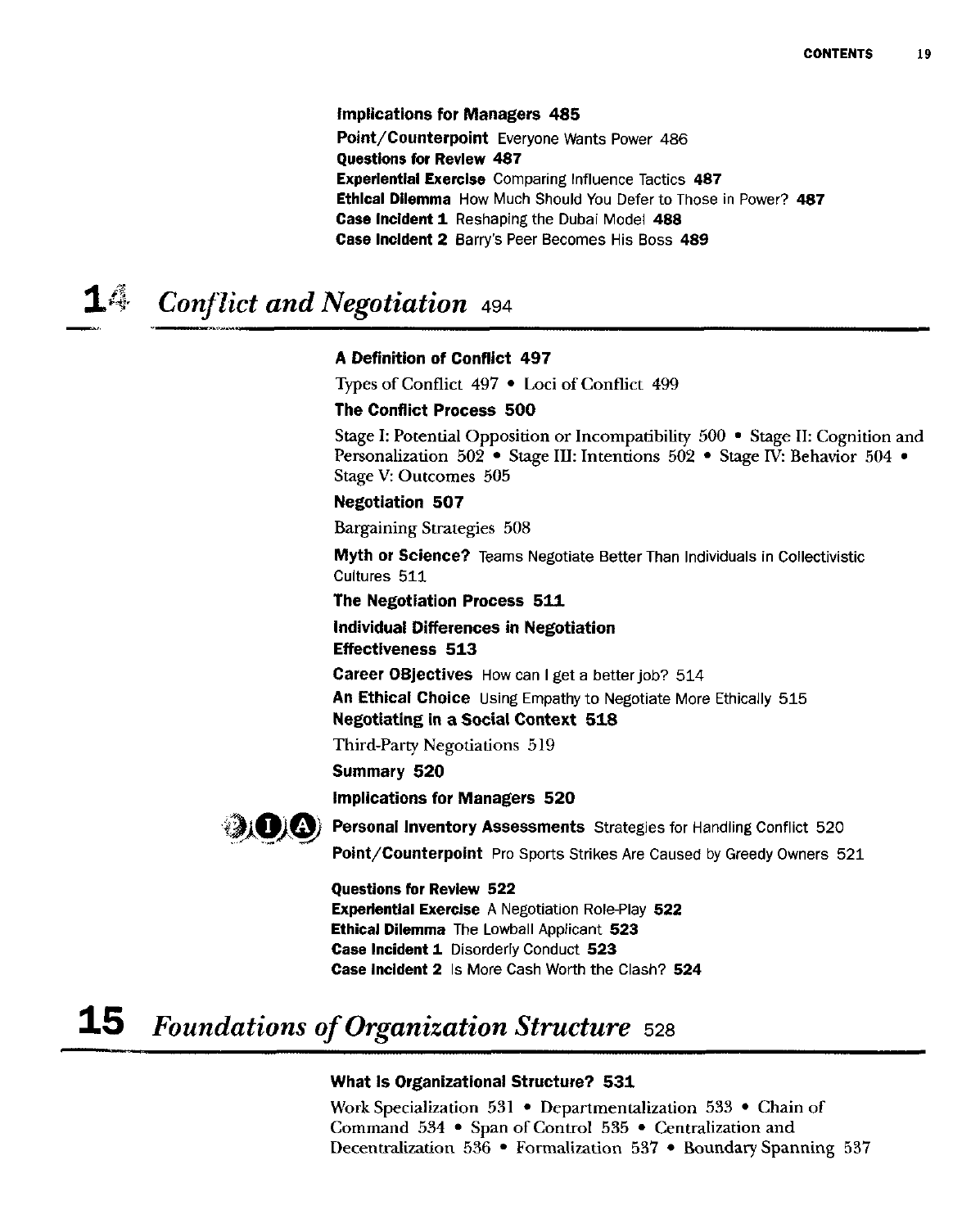#### Common Organizational Frameworks and Structures 538

The Simple Structure 538 • The Bureaucracy 539 • The Matrix Structure 541 Alternate Design Options 542 The Virtual Structure 542 • The Team Structure 543

Career OBjectives What structure should I choose? 544

An Ethical Choice Flexible Structures, Deskless Workplaces 545

The Circular Structure 545



Personal Inventory Assessments Organizational Structure Assessment 545 The Leaner Organization: Downsizing 546

#### Why Do Structures Differ? 547

Organizational Strategies 547 • Organization Size 549 • Technology 550 • Environment 550 • Institutions 551

#### Organizational Designs and Employee Behavior 551

Myth or Science? Employees Can Work Just as Well from Home 552 Summary 554

#### Impiications for Managers 554

Point/Counterpoint The End of Management 555

Questions for Review 556 Experiential Exercise The Sandwich Shop 556 Ethical Dilemma Post-Millennium Tensions in the Flexible Organization 557 Case Incident 1 Kuuki: Reading the Atmosphere 557 Case Incident 2 Boeing Dreamliner: Engineering Nightmare or Organizational Disaster? 558

### The Organization System

### 16 *Organizational Culture* <sup>562</sup>

#### What Is Organizational Culture? 565

A Definition of Organizational Culture 565 • Culture Is a Descriptive Term 565 • Do Organizations Have Uniform Cultures? 566

Myth or Science? An Organization's Culture Is Forever 567

Strong versus Weak Cultures 567 • Culture versus Formalization 568

#### What Do Cultures Do? 568

The Functions of Culture  $568 \cdot$  Culture Creates Climate  $568 \cdot$  The Ethical Dimension of Culture 569 • Culture and Sustainability 570 • Culture and Innovation 571 • Culture as an Asset 572 • Culture as a Liability 573

#### Creating and Sustaining Culture 575

How a Culture Begins 575 • Keeping a Culture Alive 575 • Summary: How Organizational Cultures Form 579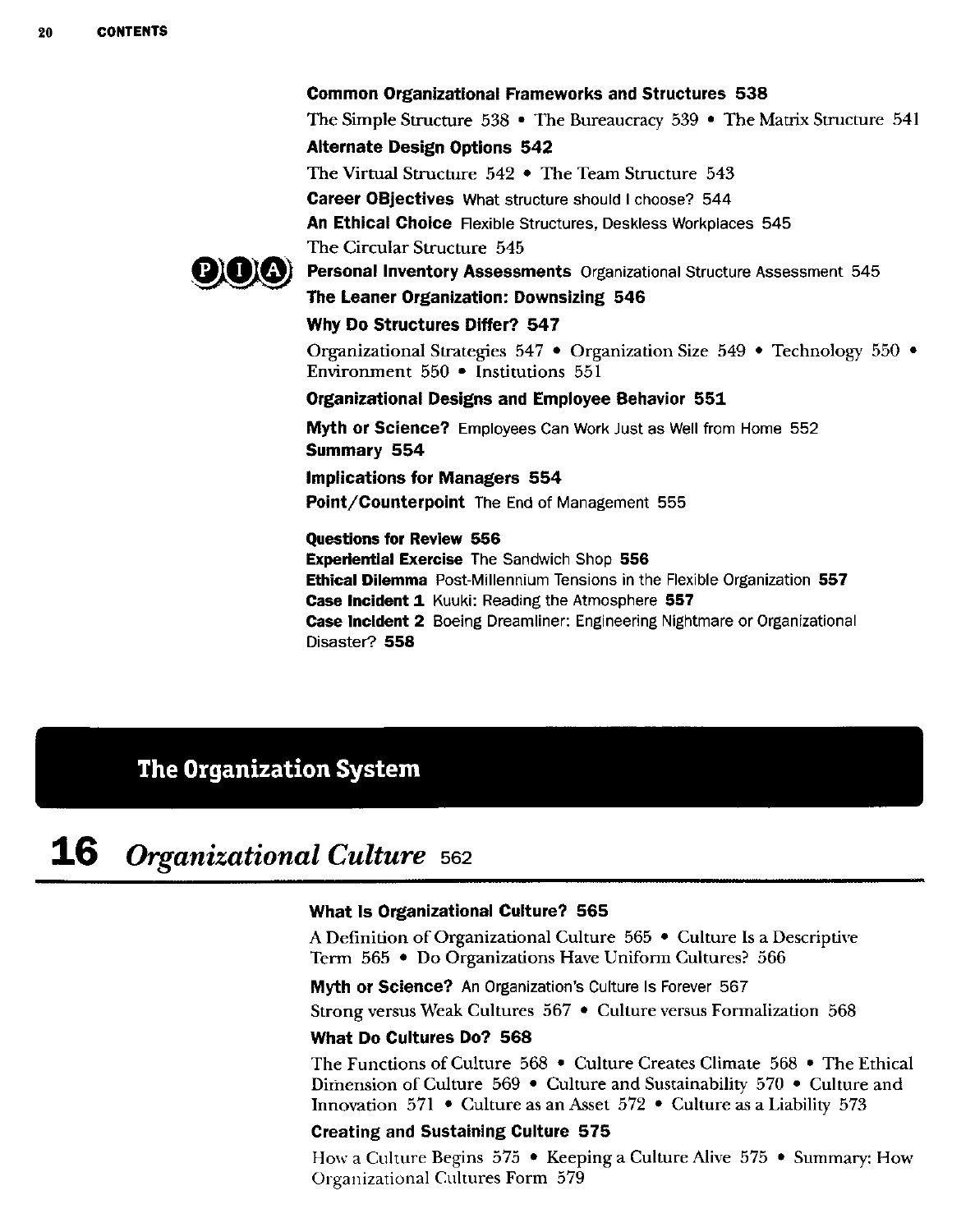#### How Employees Learn Culture 579

Stories 579 \* Rituals 579 • Symbols 580

An Ethical Choice A Culture of Compassion 581 Language 581

Influencing an Organizational Culture 582

An Ethical Culture 582 • A Positive Culture 582 • A Spiritual Culture 585

Career OBjectives How do I learn to lead? 587 The Global Context 587

Summary 589

#### Implications for Managers 589



Personal Inventory Assessments Comfort with Change Scale 589

Point/Counterpoint Organizations Shouid Strive to Create a Positive Organizational Culture 590

Questions for Review 591 Experiential Exercise Greeting Newcomers 591 Ethical Dilemma Culture of Deceit 592 Case Incident 1 The Place Makes the People 593 Case Incident 2 Active Cultures 594

### 17 *Human Resource Policies and Practices* <sup>598</sup>

#### Recruitment Practices 601

#### Selection Practices 601

How the Selection Process Works 601 • Initial Selection 602

#### Substantive and Contingent Selection 604 Written Tests 604 • Performance-Simulation Tests 606 • Interviews 607 • Contingent Selection Tests 609

#### Training and Development Programs 609

Types of Training 609 • Training Methods 612 • Evaluating Effectiveness 613

#### Performance Evaluation 613

What Is Performance? 613 • Purposes of Performance Evaluation 614 • What Do We Evaluate?  $614 \cdot$  Who Should Do the Evaluating?  $615 \cdot$ Methods of Performance Evaluation 616 • Improving Performance Evaluations 617 • Providing Performance Feedback 619

Career OBjectives How do I fire someone? 620 International Variations in Performance Appraisal 621

#### The Leadership Role of HR 621

Communicating HR Practices 622 • Designing and Administering Benefit Programs 623 • Drafting and Enforcing Employment Policies 623

An Ethical Choice HIV/AIDS and the Multinational Organization 624

Managing Work—Life Conflicts 625

Myth or Science? The 24-Hour Workplace Is Harmful 625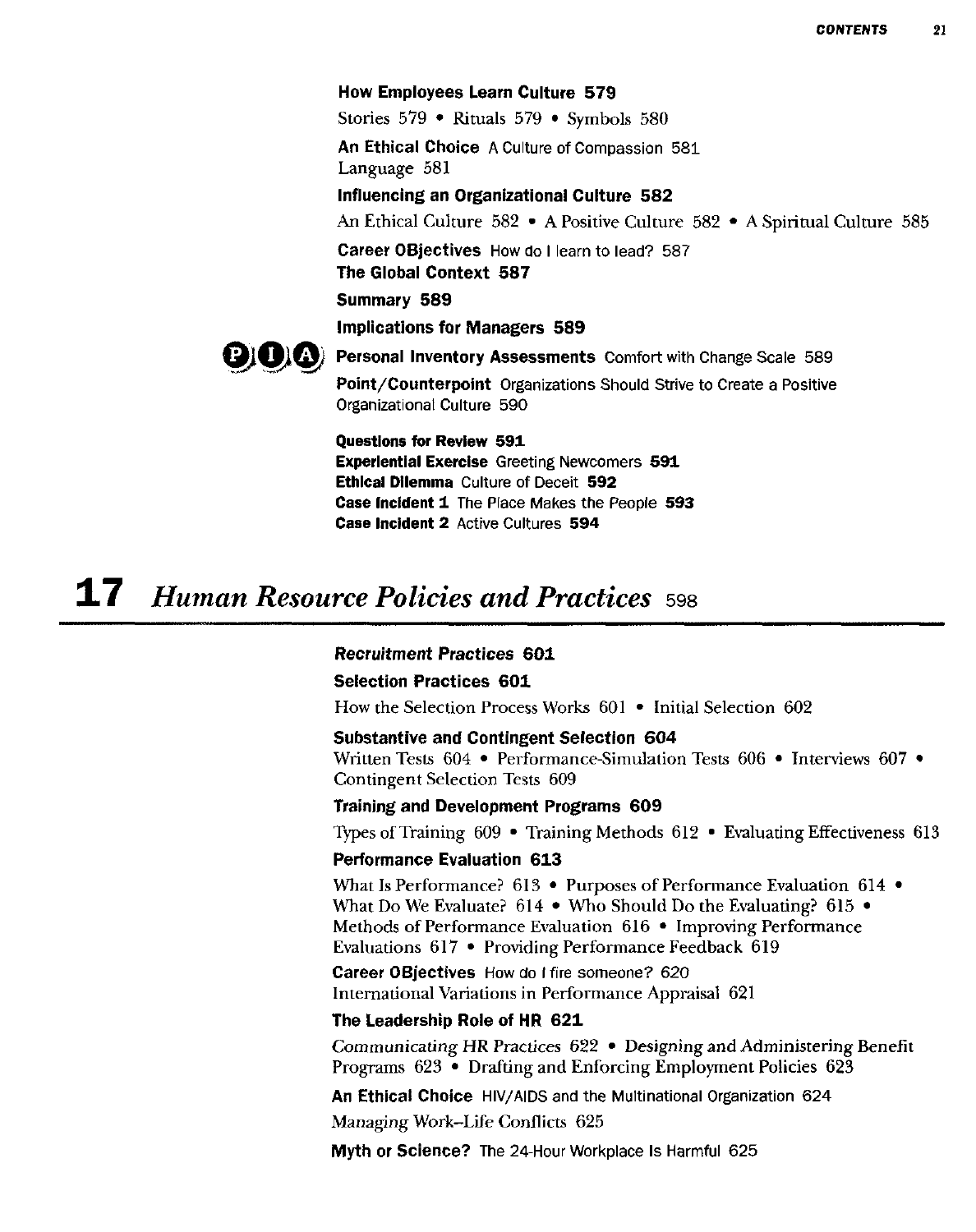Mediations, Terminations, and Layoffs 626

Summary 628

Impiications for Managers 628



Personal Inventory Assessments Positive Practices Survey 629 Point/Counterpoint Employers Should Check Applicant Criminal Backgrounds 630

#### Questions for Review 631

Experiential Exercise Designing an Effective Structured Job Interview 631 Ethical Dilemma Are On-Demand Workers Really Employees? 632 Case Incident 1 Who Are You? 633 Case Incident 2 Indentured Doctors 633

### 18 *Organizational Change and Stress Management* <sup>640</sup>

#### Change 643

Forces for Change 643 • Planned Change 644

#### Resistance to Change 645

Overcoming Resistance to Change 647 • The Politics of Change 649

#### Approaches to Managing Organizational Change 649

Lewin's Three-Step Model 649 • Kotter's Eight-Step Plan 650 • Action Research 651 • Organizational Development 651

#### Creating a Culture for Change 654

Managing Paradox 655 • Stimulating a Culture of Innovation 655 Creating a Leaming Organization 657 • Organizational Change and Stress 658

#### Stress at Work 659

What Is Stress? 659 • Potential Sources of Stress at Work 661

Career OBjectives How can I bring my team's overall stress level down? 663 Individual Differences 664 • Cultural Differences 665

#### Consequences of Stress at Work 666

Myth or Science? When You're Working Hard, Sleep Is Optional 667 Managing Stress 668

Individual Approaches 668 • Organizational Approaches 669

An Ethical Choice Manager and Employee Stress during Organizational Change 670 Summary 672

#### Impiications for Managers 672



Personal Inventory Assessments Tolerance of Ambiguity Scale 672 Point/Counterpoint Companies Should Encourage Stress Reduction 673

#### Questions for Review 674

Experiential Exercise Mindfulness at Work 674 Ethical Dilemma All Present and Accounted For 675 Case Incident 1 Atos: Zero Email Program 676 Case Incident 2 When Companies Fall to Change 677